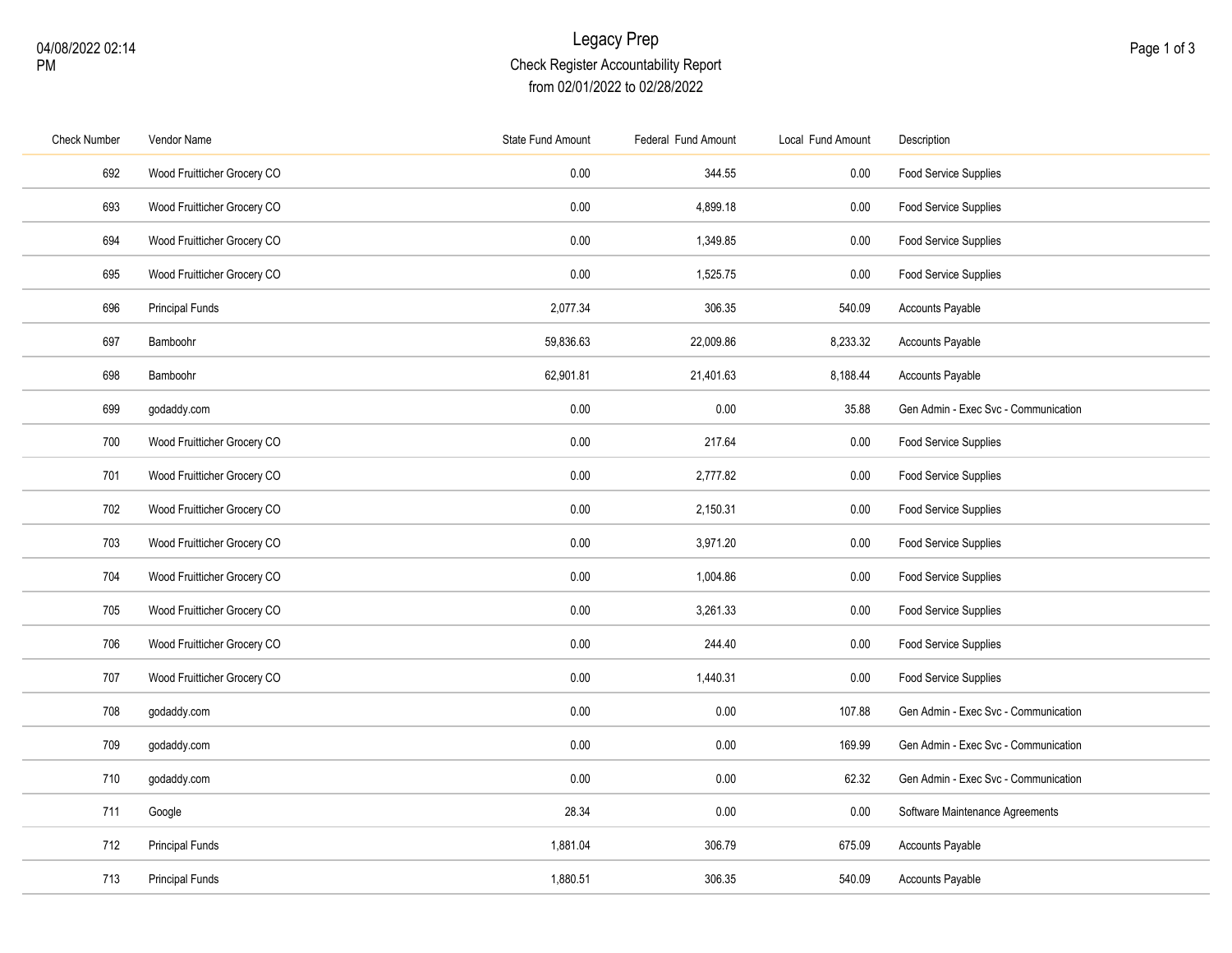## Legacy Prep Check Register Accountability Report from 02/01/2022 to 02/28/2022

| <b>Check Number</b> | Vendor Name                             | <b>State Fund Amount</b> | Federal Fund Amount | Local Fund Amount | Description                                  |
|---------------------|-----------------------------------------|--------------------------|---------------------|-------------------|----------------------------------------------|
| 714                 | Zoom                                    | 869.70                   | 0.00                | 0.00              | Instructional - K-12 Communication           |
| 715                 | Regions Bank Loan                       | 0.00                     | 0.00                | 6,293.35          | Accounts Payable                             |
| 719                 | Regions Bank Loan                       | 0.00                     | 0.00                | 1,459.10          | Debt Svc - Principal Short Term Loans        |
| 720                 | Regions Bank Loan                       | 0.00                     | 0.00                | 2,303.43          | Gen Admin - Fiscal Svc - Bank Chgs           |
| 2377                | Alexis Richards                         | 0.00                     | 0.00                | 720.00            | Gen Admin - Staff Svc - Other Prof Svc       |
| 2378                | Blue Cross Blue Shield of Alabama       | 5,941.54                 | 3,716.39            | 2,118.93          | Accounts Payable                             |
| 2379                | <b>Candied Girl Treats</b>              | 0.00                     | 0.00                | 137.00            | PRIVATE SOURCES                              |
| 2380                | Daniel Payne College Village Foundation | 0.00                     | 0.00                | 18,717.16         | O&M - Rental Land & Bldg                     |
| 2381                | Gopher Sport                            | 139.00                   | 0.00                | 0.00              | Instructional - 1-6 Supplies                 |
| 2382                | The Birmingham Times                    | 0.00                     | 0.00                | 122.00            | Gen Exec Admin- Other Purchased Services     |
| 2383                | The Stepping Stones Group LLC           | 8,300.04                 | 0.00                | 0.00              | Instruction Special Education Support        |
| 2384                | Thomasyne E. Hill                       | 773.60                   | 0.00                | 0.00              | <b>Student Educational Services</b>          |
| 2385                | Alabama Association of School Boards    | 0.00                     | 0.00                | 2,500.00          | Gen Admin - Exec Svc - Adm Travel & Training |
| 2386                | Alabama Child Support Payment Center    | 265.38                   | 0.00                | 0.00              | Instructional - K Teacher Salary             |
| 2387                | Arnisha Jordan                          | 0.00                     | 85.17               | 0.00              | Food Service Supplies                        |
| 2388                | <b>Awful Cool Industries</b>            | 1,031.25                 | 0.00                | 0.00              | Inst Support - Other Purchased Services      |
| 2389                | Mia Toole                               | 407.00                   | 0.00                | 0.00              | Inst Support - Other Purchased Services      |
| 2391                | Quadient Finance USA Inc.               | 0.00                     | 0.00                | 50.00             | Gen Admin - Sys wide - Copier/Print Lease    |
| 2392                | Thomasyne E. Hill                       | 733.60                   | 0.00                | 0.00              | <b>Student Educational Services</b>          |
| 2393                | <b>Willie Davis</b>                     | 0.00                     | 0.00                | 803.93            | Gen Admin - Fiscal Svc - Travel & Training   |
| 2394                | <b>Wright Specialty Premium Trust</b>   | 0.00                     | 0.00                | 3,163.50          | Gen Admin- Insurance Services                |
| 2394                | Wright Specialty Premium Trust          | 0.00                     | 0.00                | 465.50            | Gen Admin- Insurance Services                |
|                     |                                         |                          |                     |                   |                                              |